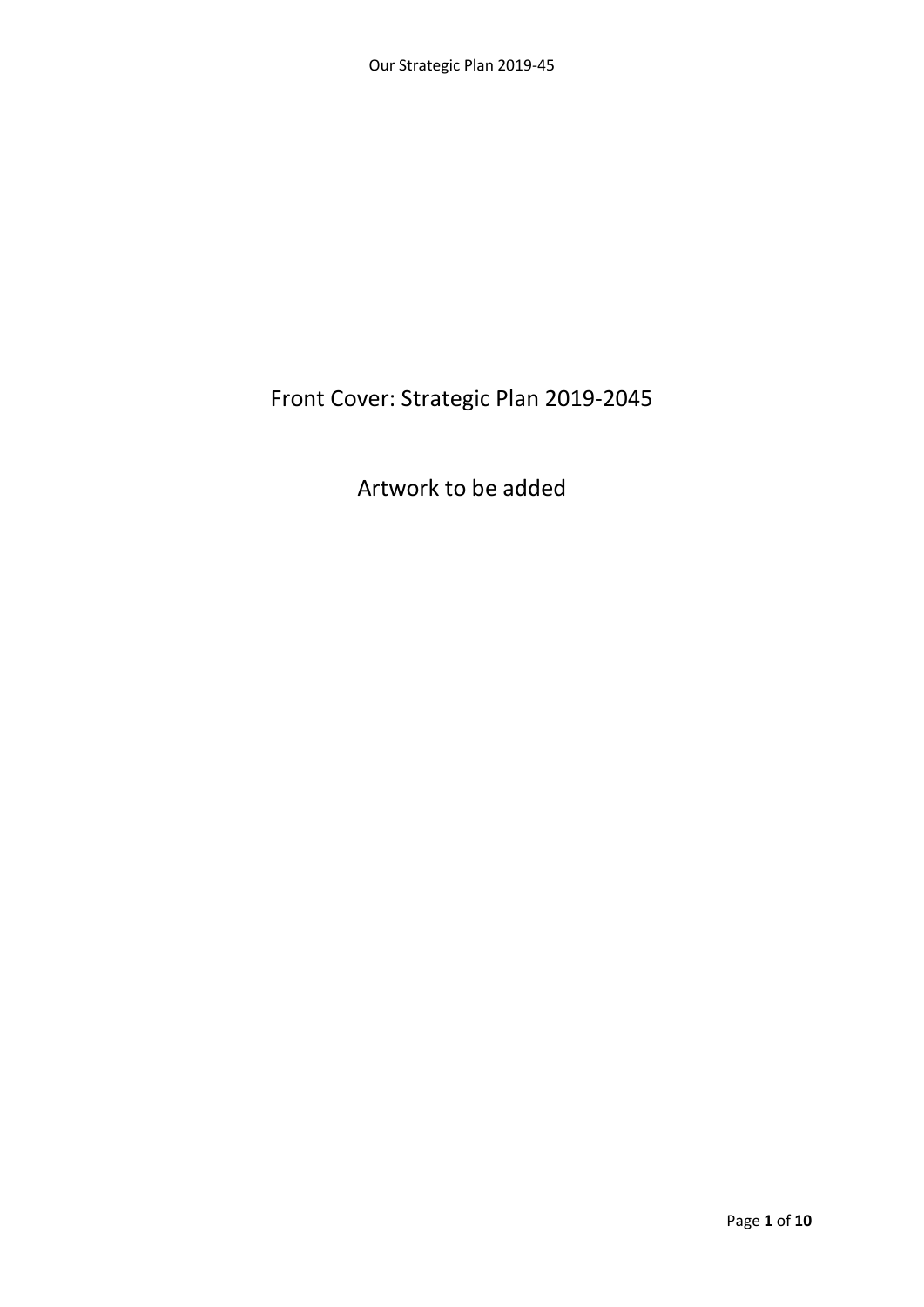#### **Contents**

- Page 3: Leader and Chief Executives' foreword TBC Page 4: Vision and priorities on a page
- Page 5: Embracing Growth and Enabling Infrastructure
- Page 6: Safe, Clean and Green
- Page 7: Homes and Communities

#### Page 8: Thriving Place

Page 9: Strategy Map – TBC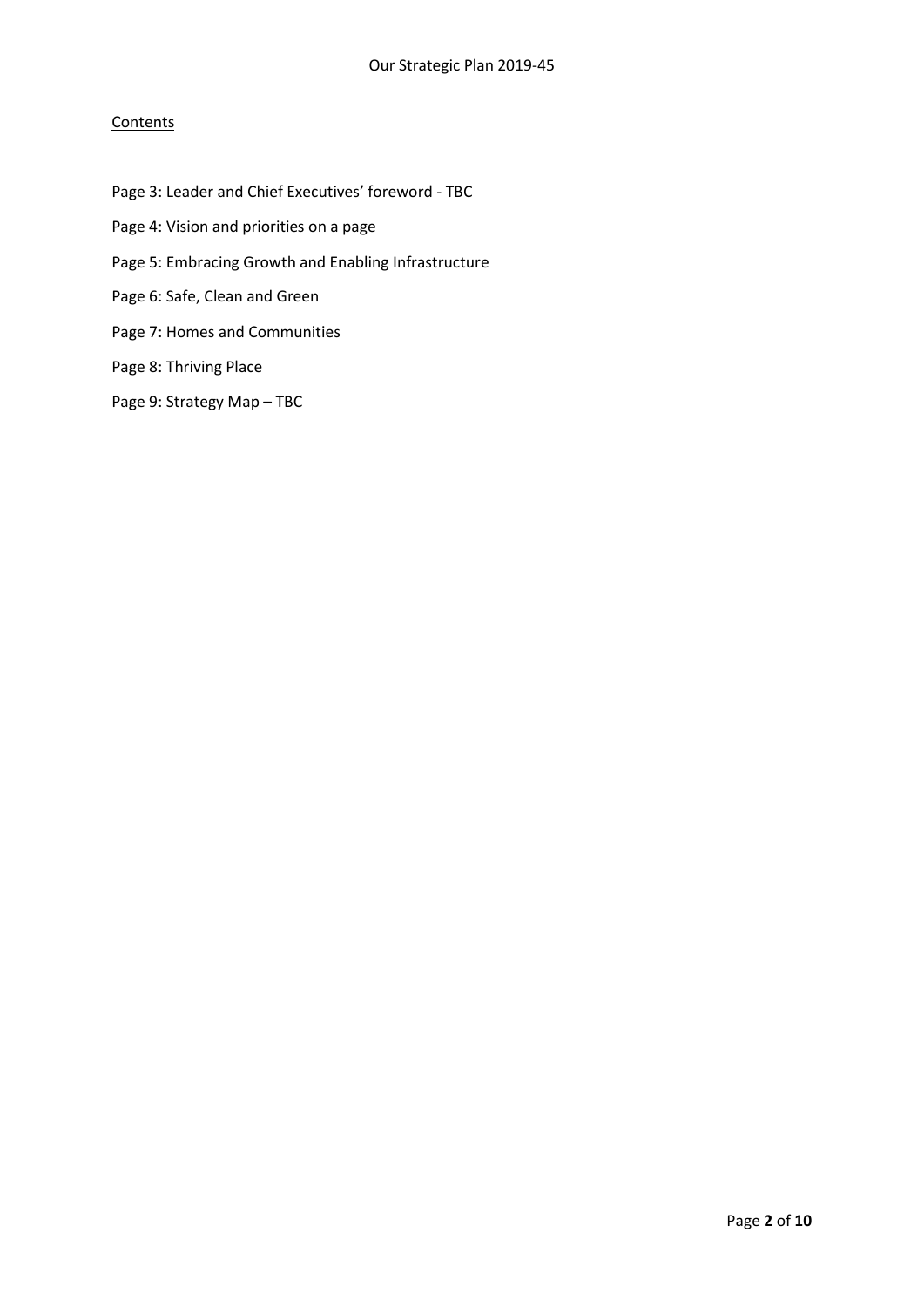Leader and Chief Executive's Foreword, to be added prior to submission to Policy and Resources Committee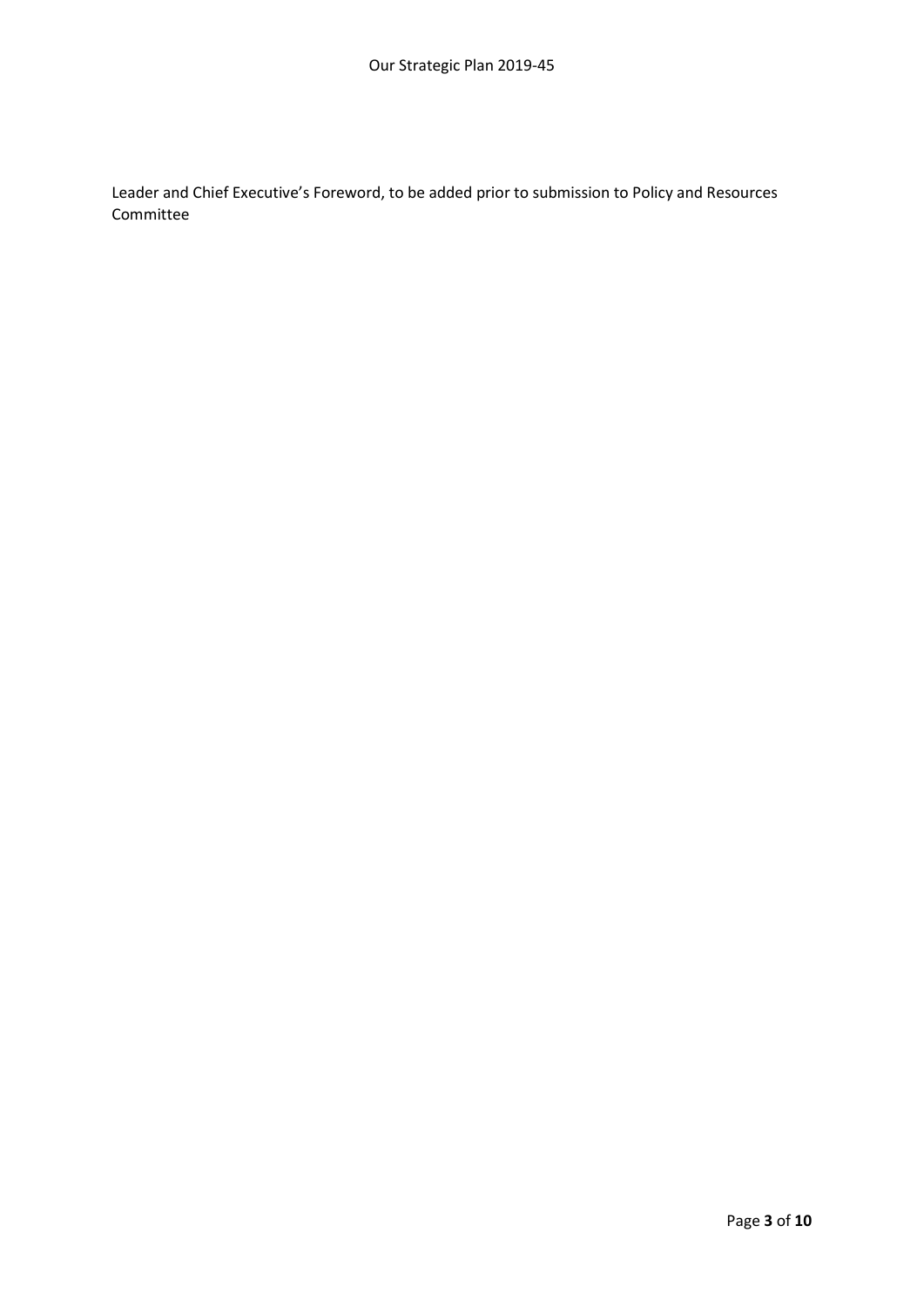### **Our Strategic Plan**

2019-2045





Biodiversity and Environmental sustainability is respected

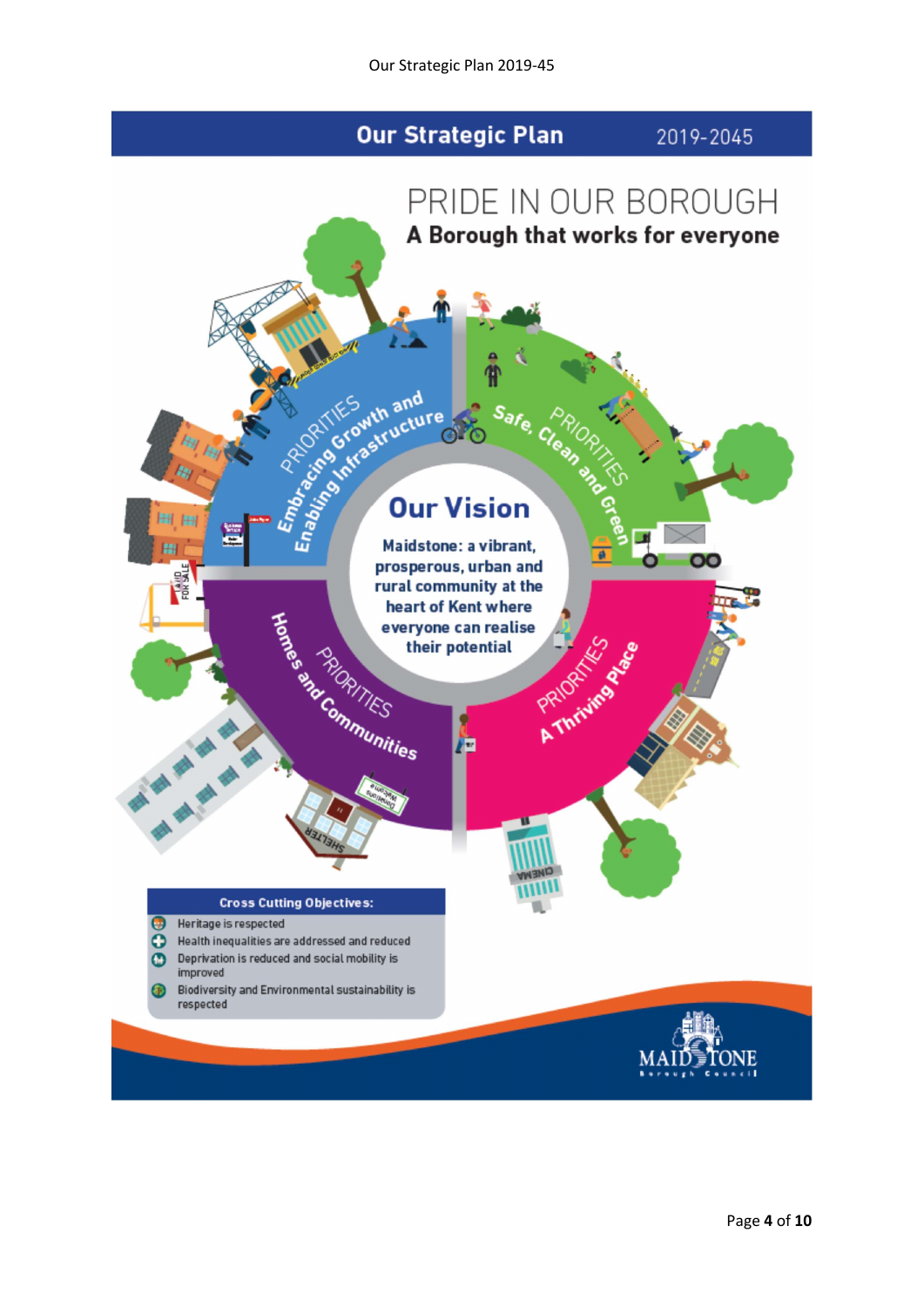## Embracing Growth and Enabling Infrastructure

We want Maidstone Borough to work for the people who live, visit and work; now and in the future. We want a Borough where there is a variety of jobs, housing need is met and infrastructure is in place to meet the growing needs of our residents and economy. We also want to ensure we lead and shape our place as it grows, including leading master planning and investing to bring about high quality housing and jobs in the Borough.

#### Snapshot

- As of 2017 we had 167,700 people living in the Borough
- Our population is forecast to grow by 24.3% between 2016 and 2036
- From 2011/12-2017/18 a total of 5,291 new homes have been built in the Borough
- In 2017/18 the employment rate was 78.5% (83,400 people) up from the same period in the previous year by 3.9%
- In 2018 the average home broadband speed was around 46.2Mbps, up from 36.2Mbps in 2017
- Better transport systems is the second highest priority for our residents

#### Our Outcomes:

- The Council leads master planning and invests in new places which are well designed
- Key employment sites are delivered
- Housing need is met including affordable housing
- Sufficient infrastructure is planned to meet the demands of growth

- Engaging with our communities on the Local Plan review **@ 000**
- The Council will take a proactive role in creating and investing in new places  $\bigoplus$   $\bigoplus$
- Expanding the Council's role in the delivery of affordable and market rent housing  $\bigoplus$
- Working with partners to get infrastructure planned, funded and delivered<sup>®</sup> COO
- Intervening where necessary in the market, to deliver key employment sites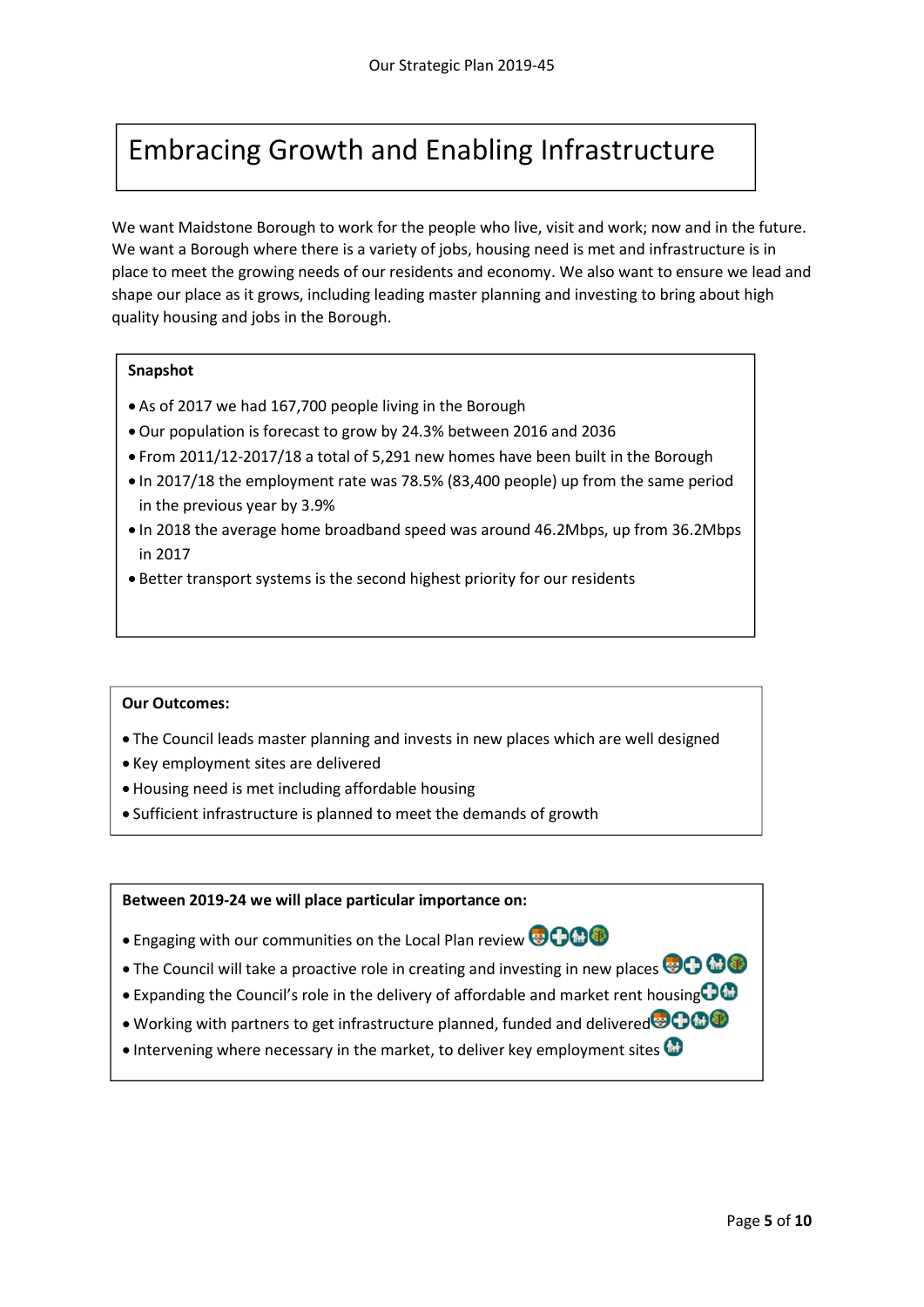## Safe, Clean and Green

We will keep Maidstone an attractive and clean place for all. Maidstone is a safe place to live and we want our residents to feel safe. We want to protect and where possible enhance our environment and make sure our parks, green spaces, streets and public areas are looked after, well managed and respected.

#### Snapshot

- Over 50% of waste is recycled
- The town centre and its immediate surrounds have been designated as an Air Quality Management Area
- Maidstone has 30 large parks, four of which are Green Flag parks and 80 Neighbourhood greenspaces
- Just over 40% of residents use amenity green space once a week
- Overall, 70.5% of respondents were very or fairly satisfied with their local area as a place to live
- 93% of residents feel safe in their own home, but 22% don't feel safe walking in their local area at night

#### Our Outcomes:

- People feel safe and are safe
- A Borough that is recognised as clean and well cared for by everyone
- An environmentally attractive and sustainable Borough
- Everyone has access to high quality parks and green spaces

- Taking action against those who don't respect our public spaces, streets, green spaces and parks **BOO**
- Improving community safety by working with our partners to make people less vulnerable to crime **OG**
- Raising resident satisfaction with the cleanliness of the Borough
- Implementing the "Go Green Go Wild" project to embrace and encourage biodiversity and protect and enhance our green spaces $\bullet$
- Improving air quality **O**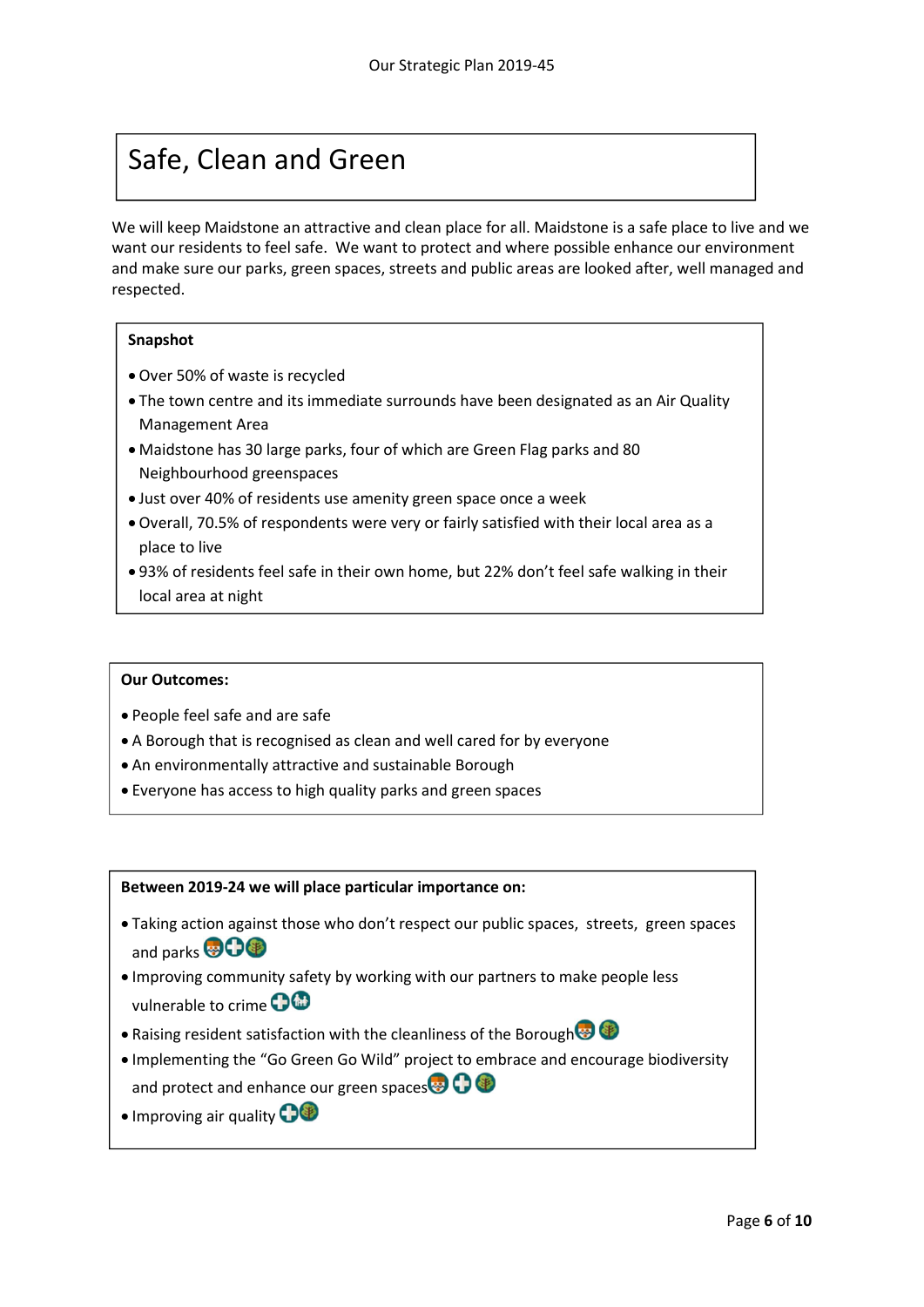## Homes and Communities

We want to have a place that people love and where they can afford to live. This means ensuring that there is a good balance of different types of homes, including affordable housing. We will have safe and desirable homes that enable good health and wellbeing for our communities. We will address homelessness and rough sleeping to move people into settled accommodation. We will work with our partners to improve the quality of community services and facilities including for health care and community activities. Residents will be encouraged and supported to volunteer and play a full part in their communities.

#### Snapshot

- $\bullet$  In 2018 we provided emergency accommodation for in excess 30 people sleeping rough
- On average people could expect to pay 9 times their annual earnings in 2018 compared to 7 times in 2007
- Only 22% of residents agree their neighbourhood is a place where homes are affordable
- Three of our wards rank in the top 10% for deprivation in Kent

#### Our Outcomes:

- A diverse range of community activities is encouraged
- Existing housing is safe, desirable and promotes good health and well-being
- Homelessness and rough sleeping are prevented

 $\overline{\phantom{a}}$  of residents live in the Maidstone urban area  $\overline{\phantom{a}}$ 

 Community facilities and services in the right place at the right time to support communities

- Reducing rough sleeping in a sustainable way  $\bigoplus$
- Reducing the use of temporary accommodation for homeless families $\bigodot$
- Improving housing through use of our statutory powers to promote good health and wellbeing  $\bigcirc$   $\bigcirc$
- Increasing our interventions with Houses of Multiple Occupation  $\bigcirc$
- Supporting the health service to improve access to primary care including local care hubs<sup>n</sup>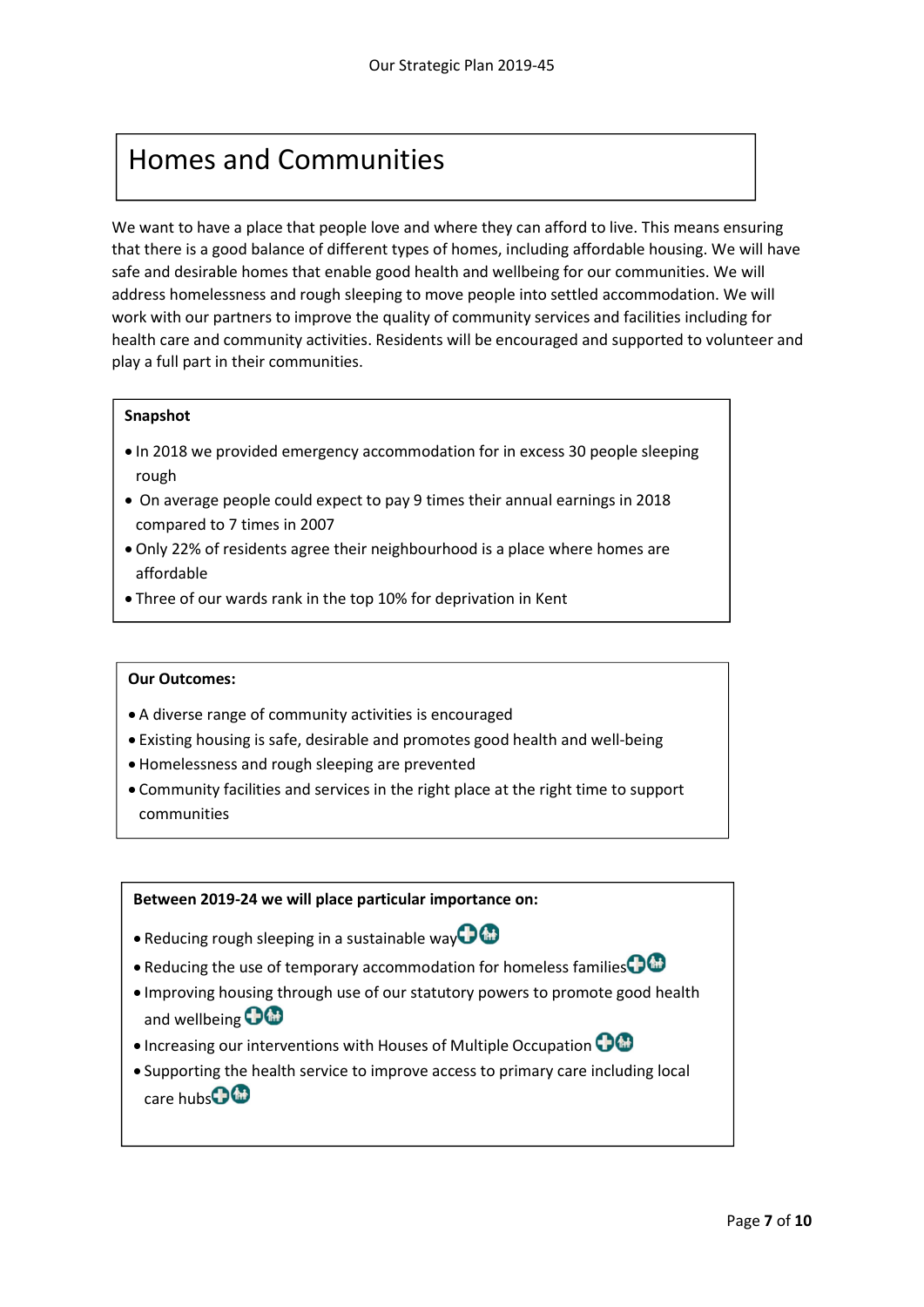# A Thriving Place

Maidstone is a Borough that is open for business, attractive for visitors and is an enjoyable and prosperous place to live for our residents. Maidstone is the Business Capital of Kent; we will continue to grow our local economy with high employment, good local jobs and thriving local businesses. We want our town and village centres to thrive and be fit for the future. We will lead investment in the County town and rural service centres through our regeneration projects and working with partners. We are proud of our heritage and will continue to grow our leisure and cultural offer.

#### Snapshot

- We attract over 4.5 million visits a year with over £284 million spend in the local economy
- 45% of residents view the economy as thriving or on the way up
- Maidstone has the highest total GVA (£3,842m) of all the Kent districts
- Unemployment (job seeker allowance claimants) is 1.1% (Nov 2018)
- 1160 more businesses have started up or located to the Borough since 2010

#### Our Outcomes:

- A vibrant leisure and culture offer, enjoyed by residents and attractive to visitors
- Our town and village centres are fit for the future
- Skills levels and earning potential of our residents are raised
- Local commercial and inward investment is increased

- Reviewing and delivering leisure and cultural services that are fit for the future  $\bigcirc$   $\bigcirc$
- Building the innovation centre at Kent Medical Campus, promoting inward investment in the borough<sup>(M)</sup>
- Working with partners to redevelop the Maidstone East site and modernise the bus station in the County Town
- Developing and delivering plans for the five opportunity sites in the town centre and the Staplehurst regeneration project
- Working with parishes and community groups on neighbourhood plans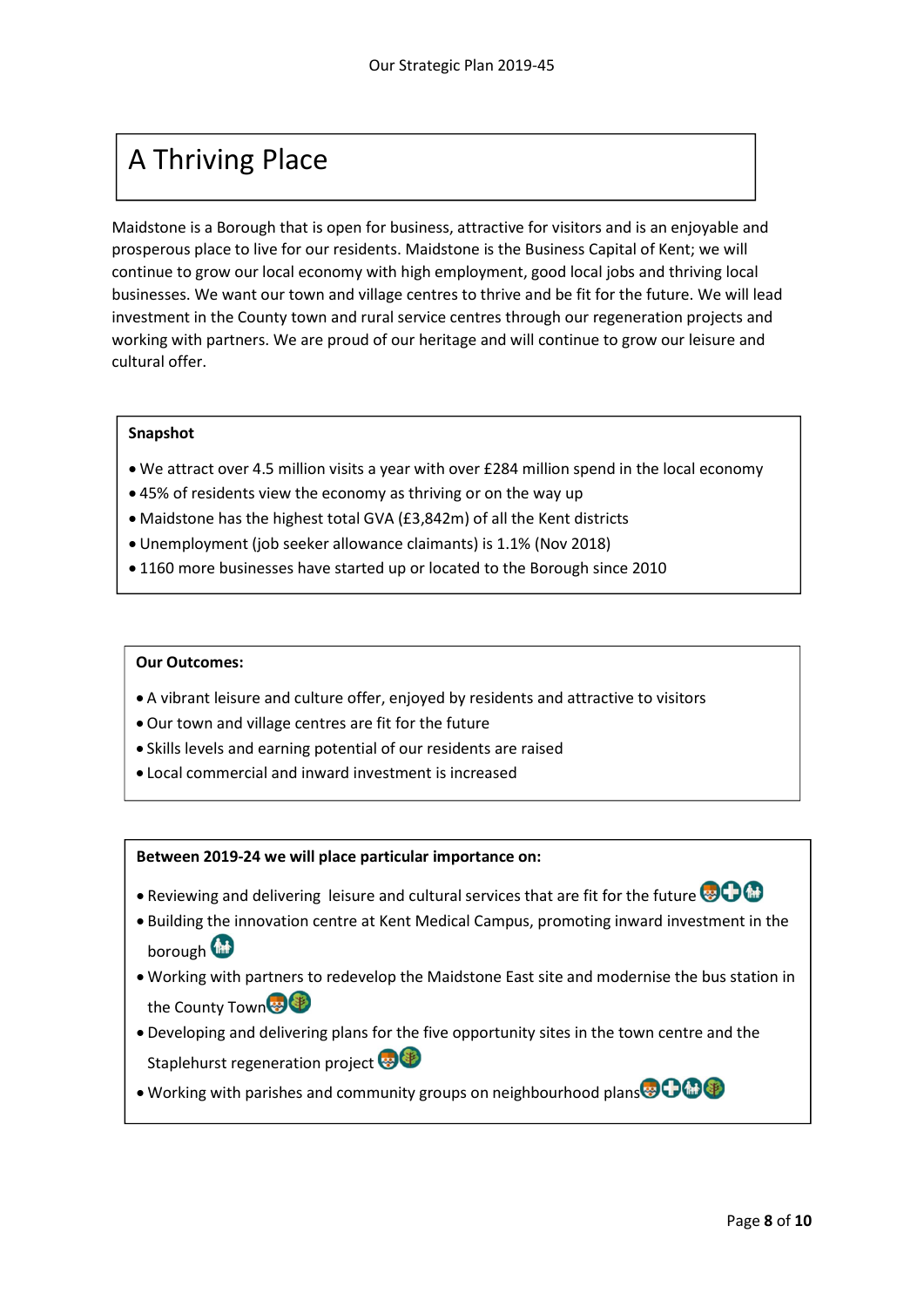### How we do things

- Community Engagement and Leadership
- Partnership working
- Proactive Investment
- Outcome focussed commissioning and service delivery

We recognise that our vision is ambitious and the outcomes we are seeking to achieve will require us to work with our partners and key stakeholders in the Borough. We are keen to take an active role in shaping the Borough through investing our resources in housing and regeneration as well as leading the development of new communities. We will do all this whilst engaging and listening to our communities.

We are a confident organisation, so whilst central government funding has reduced, we are prepared to generate resources locally to fulfil our ambitions and aspirations to deliver our priorities. Building on our strengths - assets, knowledge and expertise and our track record for innovation and improvement we are creating a financially sustainable future so that we can continue with our undiminished plans.

#### Our Values:

#### **Service**

It is important to understand that everything we do impacts on our customers, both internal and external. We will listen to and understand their needs, then take action to provide the right service in a positive and professional manner.

#### **T**eamwork

Working together to achieve our objectives and goals in a way that utilises the talents and creativity of everyone in our organisation.

#### Responsibility

Knowing that we work in an environment that encourages us to take ownership for our actions. Making the right choices and decisions that lead to a satisfactory outcome for all.

#### **Integrity**

Having the courage to act on our convictions to build trust and honesty within the organisation. Working with our partners and customers to create a feeling of openness and transparency in all that we do.

#### Value

Taking care and weighing up our options, aiming to get the maximum effect for every penny of public money we spend.

#### **Equality**

Valuing our differences and understanding how they can contribute to a better working environment and services that are fair and easy to access.